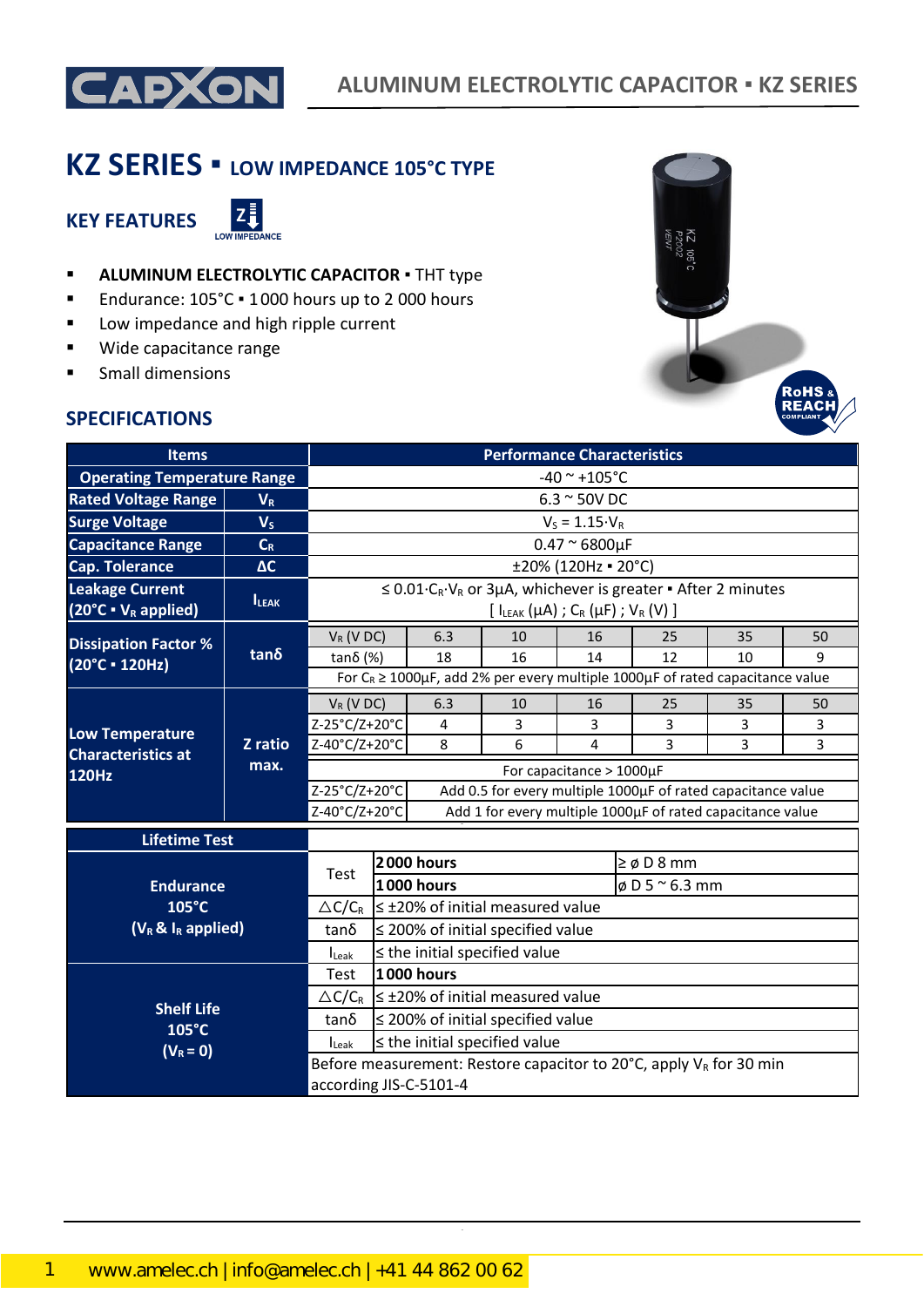

| $V_R$<br>(V) | $\mathsf{C}_{\mathsf{R}}$<br>$(\mu F)$ | øD<br>(mm) | L.<br>(mm) | $Z \cdot Max.$<br><b>Impedance</b><br>+20°C = 100kHz<br>$(m\Omega)$ | $I_R$ - Max.<br><b>Ripple Current</b><br>+105°C · 100kHz<br>(mA rms) | <b>CapXon Part Number</b> |
|--------------|----------------------------------------|------------|------------|---------------------------------------------------------------------|----------------------------------------------------------------------|---------------------------|
|              | 22                                     | 5          | 11         | 3000                                                                | 80                                                                   | KZ220M6R3C110A            |
|              | 33                                     | 5          | 11         | 2000                                                                | 90                                                                   | KZ330M6R3C110A            |
|              | 47                                     | 5          | 11         | 1500                                                                | 140                                                                  | KZ470M6R3C110A            |
|              | 56                                     | 5          | 11         | 1500                                                                | 150                                                                  | KZ560M6R3C110A            |
|              | 68                                     | 5          | 11         | 1100                                                                | 160                                                                  | KZ680M6R3C110A            |
|              | 100                                    | 5          | 11         | 1000                                                                | 170                                                                  | KZ101M6R3C110A            |
|              | 120                                    | 5          | 11         | 900                                                                 | 173                                                                  | KZ121M6R3C110A            |
|              | 150                                    | 5          | 11         | 850                                                                 | 178                                                                  | KZ151M6R3C110A            |
|              | 180                                    | 6.3        | 11         | 720                                                                 | 215                                                                  | KZ181M6R3E110A            |
|              | 220                                    | 6.3        | 11         | 620                                                                 | 295                                                                  | KZ221M6R3E110A            |
|              | 270                                    | 6.3        | 11         | 500                                                                 | 320                                                                  | KZ271M6R3E110A            |
|              | 330                                    | 6.3        | 11         | 450                                                                 | 380                                                                  | KZ331M6R3E110A            |
|              | 470                                    | 8          | 11.5       | 220                                                                 | 460                                                                  | KZ471M6R3F115A            |
| 6.3          | 560                                    | 8          | 11.5       | 220                                                                 | 490                                                                  | KZ561M6R3F115A            |
|              | 680                                    | 8          | 11.5       | 190                                                                 | 520                                                                  | KZ681M6R3F115A            |
|              | 820                                    | 8          | 11.5       | 190                                                                 | 605                                                                  | KZ821M6R3F115A            |
|              | 1000                                   | 8          | 11.5       | 180                                                                 | 680                                                                  | KZ102M6R3F115A            |
|              | 1200                                   | 10         | 12.5       | 150                                                                 | 750                                                                  | KZ122M6R3G125A            |
|              | 1500                                   | 10         | 12.5       | 140                                                                 | 820                                                                  | KZ152M6R3G125A            |
|              | 1800                                   | 10         | 16         | 120                                                                 | 920                                                                  | KZ182M6R3G160A            |
|              | 2200                                   | 10         | 20         | 100                                                                 | 1150                                                                 | KZ222M6R3G200A            |
|              | 2700                                   | 10         | 20         | 75                                                                  | 1500                                                                 | KZ272M6R3G200A            |
|              | 3300                                   | 10         | 20         | 60                                                                  | 1620                                                                 | KZ332M6R3G200A            |
|              | 3900                                   | 13         | 25         | 58                                                                  | 1820                                                                 | KZ392M6R3I250A            |
|              | 4700                                   | 13         | 25         | 40                                                                  | 1920                                                                 | KZ472M6R3I250A            |
|              | 5600                                   | 13         | 30         | 38                                                                  | 2210                                                                 | KZ562M6R3I300A            |
|              | 6800                                   | 16         | 25         | 32                                                                  | 2380                                                                 | KZ682M6R3J250A            |
|              | 22                                     | 5          | 11         | 2500                                                                | 90                                                                   | KZ220M010C110A            |
|              | 33                                     | 5          | 11         | 2000                                                                | 105                                                                  | KZ330M010C110A            |
|              | 47                                     | 5          | $11\,$     | 1300                                                                | 155                                                                  | KZ470M010C110A            |
|              | 56                                     | 5          | 11         | 1200                                                                | 165                                                                  | KZ560M010C110A            |
|              | 68                                     | 5          | 11         | 1000                                                                | 175                                                                  | KZ680M010C110A            |
|              | 100                                    | 5          | 11         | 750                                                                 | 215                                                                  | KZ101M010C110A            |
|              | 120                                    | 6.3        | 11         | 730                                                                 | 240                                                                  | KZ121M010E110A            |
|              | 150                                    | 6.3        | 11         | 600                                                                 | 225                                                                  | KZ151M010E110A            |
| 10           | 180                                    | 6.3        | 11         | 580                                                                 | 280                                                                  | KZ181M010E110A            |
|              | 220                                    | 6.3        | 11         | 430                                                                 | 300                                                                  | KZ221M010E110A            |
|              | 270                                    | 8          | 11.5       | 280                                                                 | 405                                                                  | KZ271M010F115A            |
|              | 330                                    | 8          | 11.5       | 250                                                                 | 465                                                                  | KZ331M010F115A            |
|              | 470                                    | 8          | 11.5       | 220                                                                 | 500                                                                  | KZ471M010F115A            |
|              | 560                                    | 8          | 11.5       | 170                                                                 | 620                                                                  | KZ561M010F115A            |
|              | 680                                    | 8          | 11.5       | 120                                                                 | 750                                                                  | KZ681M010F115A            |
|              | 820                                    | 10         | 12.5       | 100                                                                 | 805                                                                  | KZ821M010G125A            |
|              | 1000                                   | 10         | 12.5       | 80                                                                  | 1050                                                                 | KZ102M010G125A            |

CapXon\_Ver. 001 – 03/31/2020 2 Document Number: KZ series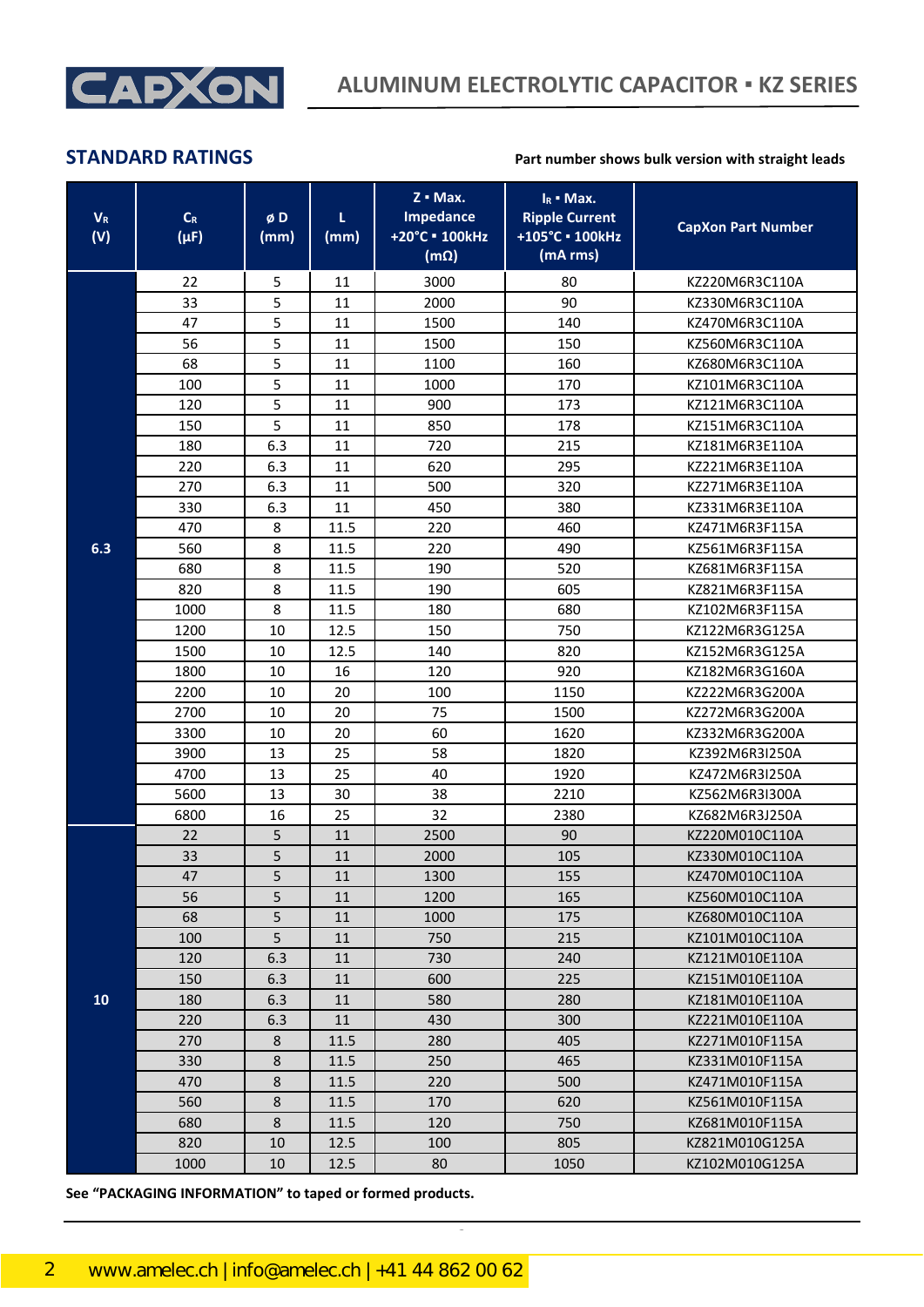

| $V_R$<br>(V) | $\mathsf{C}_{\mathsf{R}}$<br>$(\mu F)$ | øD<br>(mm) | L.<br>(mm) | $Z \cdot Max.$<br><b>Impedance</b><br>+20°C = 100kHz<br>$(m\Omega)$ | $I_R$ - Max.<br><b>Ripple Current</b><br>+105°C · 100kHz<br>(mA rms) | <b>CapXon Part Number</b> |
|--------------|----------------------------------------|------------|------------|---------------------------------------------------------------------|----------------------------------------------------------------------|---------------------------|
|              | 1200                                   | 10         | 16         | 65                                                                  | 1150                                                                 | KZ122M010G160A            |
|              | 1500                                   | 10         | 16         | 62                                                                  | 1210                                                                 | KZ152M010G160A            |
|              | 1800                                   | 10         | 20         | 60                                                                  | 1280                                                                 | KZ182M010G200A            |
|              | 2200                                   | 10         | 20         | 50                                                                  | 1520                                                                 | KZ222M010G200A            |
|              | 2700                                   | 13         | 20         | 48                                                                  | 1580                                                                 | KZ272M010I200A            |
| 10           | 3300                                   | 13         | 20         | 43                                                                  | 1700                                                                 | KZ332M010I200A            |
|              | 3900                                   | 13         | 25         | 40                                                                  | 1860                                                                 | KZ392M010I250A            |
|              | 4700                                   | 13         | 25         | 38                                                                  | 1950                                                                 | KZ472M010I250A            |
|              | 5600                                   | 16         | 25         | 33                                                                  | 2290                                                                 | KZ562M010J250A            |
|              | 6800                                   | 16         | 25         | 28                                                                  | 2480                                                                 | KZ682M010J250A            |
|              | 10                                     | 5          | 11         | 4000                                                                | 80                                                                   | KZ100M016C110A            |
|              | 22                                     | 5          | 11         | 2000                                                                | 110                                                                  | KZ220M016C110A            |
|              | 33                                     | 5          | 11         | 1800                                                                | 114                                                                  | KZ330M016C110A            |
|              | 47                                     | 5          | 11         | 1000                                                                | 160                                                                  | KZ470M016C110A            |
|              | 56                                     | 5          | 11         | 800                                                                 | 180                                                                  | KZ560M016C110A            |
|              | 68                                     | 5          | 11         | 650                                                                 | 200                                                                  | KZ680M016C110A            |
|              | 100                                    | 5          | 11         | 550                                                                 | 255                                                                  | KZ101M016C110A            |
|              | 120                                    | 6.3        | 11         | 450                                                                 | 270                                                                  | KZ121M016E110A            |
|              | 150                                    | 6.3        | 11         | 400                                                                 | 292                                                                  | KZ151M016E110A            |
|              | 180                                    | 6.3        | 11         | 320                                                                 | 380                                                                  | KZ181M016E110A            |
|              | 220                                    | 6.3        | 11         | 250                                                                 | 430                                                                  | KZ221M016E110A            |
|              | 270                                    | 8          | 11.5       | 200                                                                 | 480                                                                  | KZ271M016F115A            |
|              | 330                                    | 8          | 11.5       | 150                                                                 | 595                                                                  | KZ331M016F115A            |
| 16           | 470                                    | 8          | 11.5       | 150                                                                 | 650                                                                  | KZ471M016F115A            |
|              | 560                                    | 8          | 11.5       | 120                                                                 | 730                                                                  | KZ561M016F115A            |
|              | 680                                    | 10         | 12.5       | 90                                                                  | 890                                                                  | KZ681M016G125A            |
|              | 820                                    | 10         | 12.5       | 85                                                                  | 980                                                                  | KZ821M016G125A            |
|              | 1000                                   | 10         | 16         | 70                                                                  | 1180                                                                 | KZ102M016G160A            |
|              | 1200                                   | 10         | 20         | 60                                                                  | 1320                                                                 | KZ122M016G200A            |
|              | 1500                                   | $10\,$     | $20\,$     | 56                                                                  | 1450                                                                 | KZ152M016G200A            |
|              | 1800                                   | 10         | 20         | 53                                                                  | 1510                                                                 | KZ182M016G200A            |
|              | 2200                                   | 13         | 20         | 40                                                                  | 1820                                                                 | KZ222M016I200A            |
|              | 2700                                   | 13         | 20         | 35                                                                  | 2050                                                                 | KZ272M016I200A            |
|              | 3300                                   | 13         | 25         | 33                                                                  | 2300                                                                 | KZ332M016I250A            |
|              | 3900                                   | 16         | 25         | 33                                                                  | 2550                                                                 | KZ392M016J250A            |
|              | 4700                                   | 16         | 25         | 32                                                                  | 2580                                                                 | KZ472M016J250A            |
|              | 5600                                   | 16         | 31.5       | 30                                                                  | 2650                                                                 | KZ562M016J315A            |
|              | 6800                                   | 16         | 31.5       | 24                                                                  | 2900                                                                 | KZ682M016J315A            |
|              | 4.7                                    | 5          | 11         | 3500                                                                | 72                                                                   | KZ4R7M025C110A            |
|              | 5.6                                    | 5          | 11         | 3500                                                                | 75                                                                   | KZ5R6M025C110A            |
| 25           | 6.8                                    | 5          | 11         | 2800                                                                | 83                                                                   | KZ6R8M025C110A            |
|              | 10                                     | 5          | 11         | 2500                                                                | 87                                                                   | KZ100M025C110A            |
|              | 22                                     | 5          | 11         | 1800                                                                | 118                                                                  | KZ220M025C110A            |
|              | 33                                     | 5          | 11         | 1400                                                                | 155                                                                  | KZ330M025C110A            |

CapXon\_Ver. 001 – 03/31/2020 3 Document Number: KZ series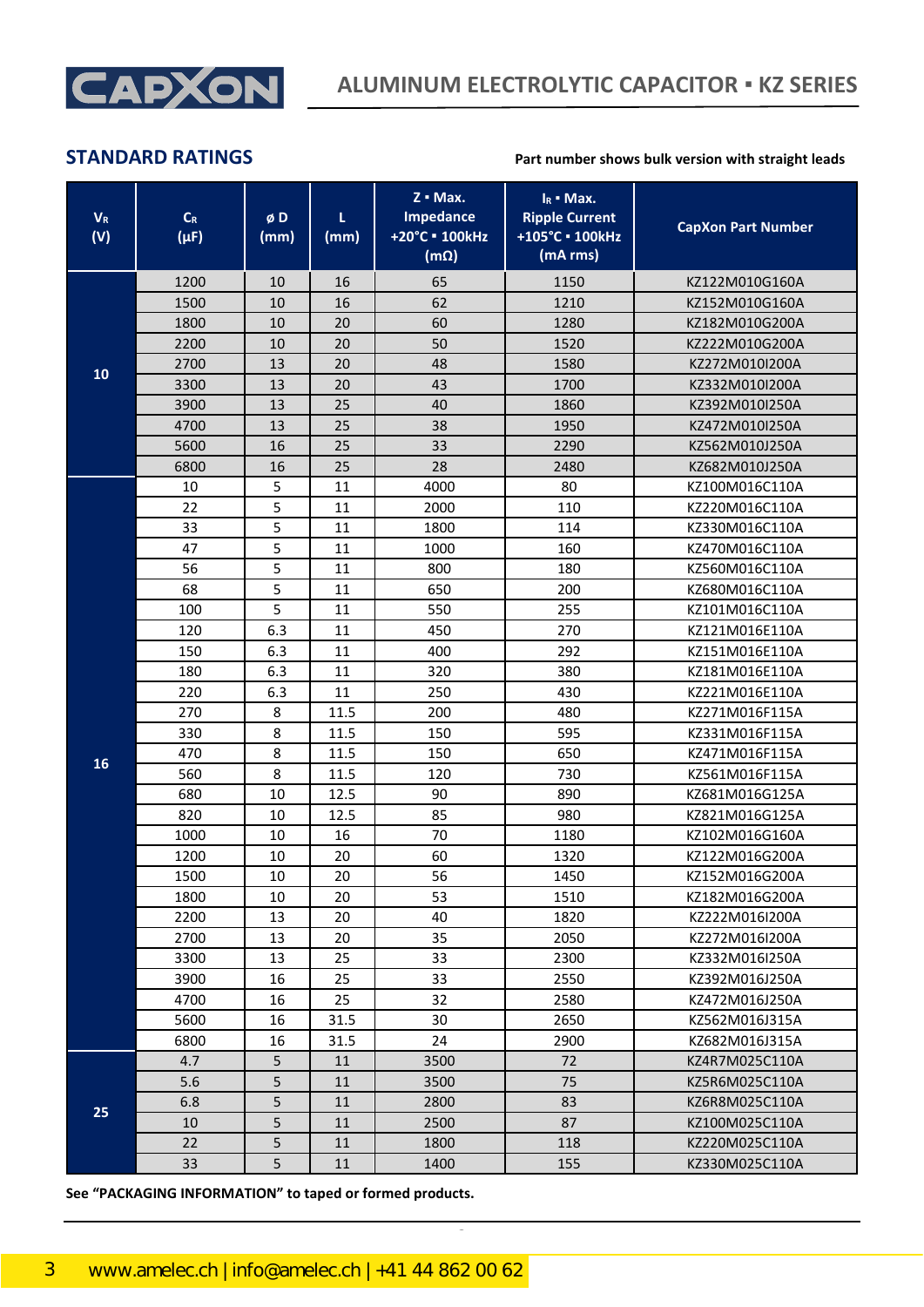

| $\mathsf{V}_{\mathsf{R}}$<br>(V) | $\mathsf{C}_{\mathsf{R}}$<br>$(\mu F)$ | øD<br>(mm) | L<br>(mm) | $Z \cdot Max.$<br>Impedance<br>+20°C = 100kHz<br>$(m\Omega)$ | $I_R$ - Max.<br><b>Ripple Current</b><br>+105°C · 100kHz<br>(mA rms) | <b>CapXon Part Number</b> |
|----------------------------------|----------------------------------------|------------|-----------|--------------------------------------------------------------|----------------------------------------------------------------------|---------------------------|
|                                  | 47                                     | 5          | 11        | 900                                                          | 183                                                                  | KZ470M025C110A            |
|                                  | 56                                     | 5          | 11        | 830                                                          | 207                                                                  | KZ560M025C110A            |
|                                  | 68                                     | 5          | 11        | 690                                                          | 210                                                                  | KZ680M025C110A            |
|                                  | 100                                    | 6.3        | 11        | 340                                                          | 378                                                                  | KZ101M025E110A            |
|                                  | 120                                    | 6.3        | 11        | 330                                                          | 380                                                                  | KZ121M025E110A            |
|                                  | 150                                    | 8          | 11.5      | 325                                                          | 390                                                                  | KZ151M025F115A            |
|                                  | 180                                    | 8          | 11.5      | 250                                                          | 430                                                                  | KZ181M025F115A            |
|                                  | 220                                    | 8          | 11.5      | 150                                                          | 550                                                                  | KZ221M025F115A            |
|                                  | 270                                    | 8          | 11.5      | 150                                                          | 520                                                                  | KZ271M025F115A            |
|                                  | 330                                    | 8          | 11.5      | 130                                                          | 710                                                                  | KZ331M025F115A            |
|                                  | 470                                    | 8          | 11.5      | 78                                                           | 980                                                                  | KZ471M025F115A            |
|                                  | 470                                    | 8          | 16        | 70                                                           | 1050                                                                 | KZ471M025F160A            |
| 25                               | 560                                    | 10         | 16        | 65                                                           | 1080                                                                 | KZ561M025G160A            |
|                                  | 680                                    | 10         | 16        | 65                                                           | 1100                                                                 | KZ681M025G160A            |
|                                  | 820                                    | 10         | 20        | 50                                                           | 1350                                                                 | KZ821M025G200A            |
|                                  | 1000                                   | 10         | 20        | 45                                                           | 1580                                                                 | KZ102M025G200A            |
|                                  | 1200                                   | 13         | 20        | 40                                                           | 1720                                                                 | KZ122M025I200A            |
|                                  | 1500                                   | 13         | 20        | 40                                                           | 1780                                                                 | KZ152M025I200A            |
|                                  | 1800                                   | 13         | 20        | 35                                                           | 1980                                                                 | KZ182M025I200A            |
|                                  | 2200                                   | 13         | 25        | 33                                                           | 2000                                                                 | KZ222M025I250A            |
|                                  | 2700                                   | 13         | 25        | 32                                                           | 2250                                                                 | KZ272M025I250A            |
|                                  | 3300                                   | 16         | 25        | 27                                                           | 2580                                                                 | KZ332M025J250A            |
|                                  | 4700                                   | 16         | 31.5      | 25                                                           | 2850                                                                 | KZ472M025J315A            |
|                                  | 5600                                   | 16         | 35.5      | 25                                                           | 3000                                                                 | KZ562M025J355A            |
|                                  | 6800                                   | 18         | 35.5      | 25                                                           | 3550                                                                 | KZ682M025K355A            |
|                                  | 4.7                                    | 5          | 11        | 3500                                                         | 87                                                                   | KZ4R7M035C110A            |
|                                  | 5.6                                    | 5          | 11        | 3000                                                         | 95                                                                   | KZ5R6M035C110A            |
|                                  | 6.8                                    | 5          | 11        | 2700                                                         | 98                                                                   | KZ6R8M035C110A            |
|                                  | 10                                     | 5          | 11        | 2200                                                         | 107                                                                  | KZ100M035C110A            |
|                                  | 22                                     | 5          | $11\,$    | 1500                                                         | 150                                                                  | KZ220M035C110A            |
|                                  | 33                                     | 5          | 11        | 1200                                                         | 180                                                                  | KZ330M035C110A            |
|                                  | 47                                     | 5          | 11        | 750                                                          | 257                                                                  | KZ470M035C110A            |
|                                  | 56                                     | 6.3        | 11        | 600                                                          | 283                                                                  | KZ560M035E110A            |
|                                  | 68                                     | 6.3        | 11        | 550                                                          | 290                                                                  | KZ680M035E110A            |
| 35                               | 100                                    | 6.3        | 11        | 260                                                          | 430                                                                  | KZ101M035E110A            |
|                                  | 120                                    | 8          | 11.5      | 200                                                          | 470                                                                  | KZ121M035F115A            |
|                                  | 150                                    | 8          | 11.5      | 200                                                          | 510                                                                  | KZ151M035F115A            |
|                                  | 180                                    | 8          | 11.5      | 180                                                          | 570                                                                  | KZ181M035F115A            |
|                                  | 220                                    | 8          | 11.5      | 130                                                          | 620                                                                  | KZ221M035F115A            |
|                                  | 270                                    | 10         | 12.5      | 120                                                          | 850                                                                  | KZ271M035G125A            |
|                                  | 330                                    | 8          | 16        | 80                                                           | 1050                                                                 | KZ331M035F160A            |
|                                  | 470                                    | 10         | 16        | 65                                                           | 1100                                                                 | KZ471M035G160A            |
|                                  | 560                                    | 13         | 20        | 60                                                           | 1300                                                                 | KZ561M035I200A            |
|                                  | 680                                    | 13         | 20        | 56                                                           | 1570                                                                 | KZ681M035I200A            |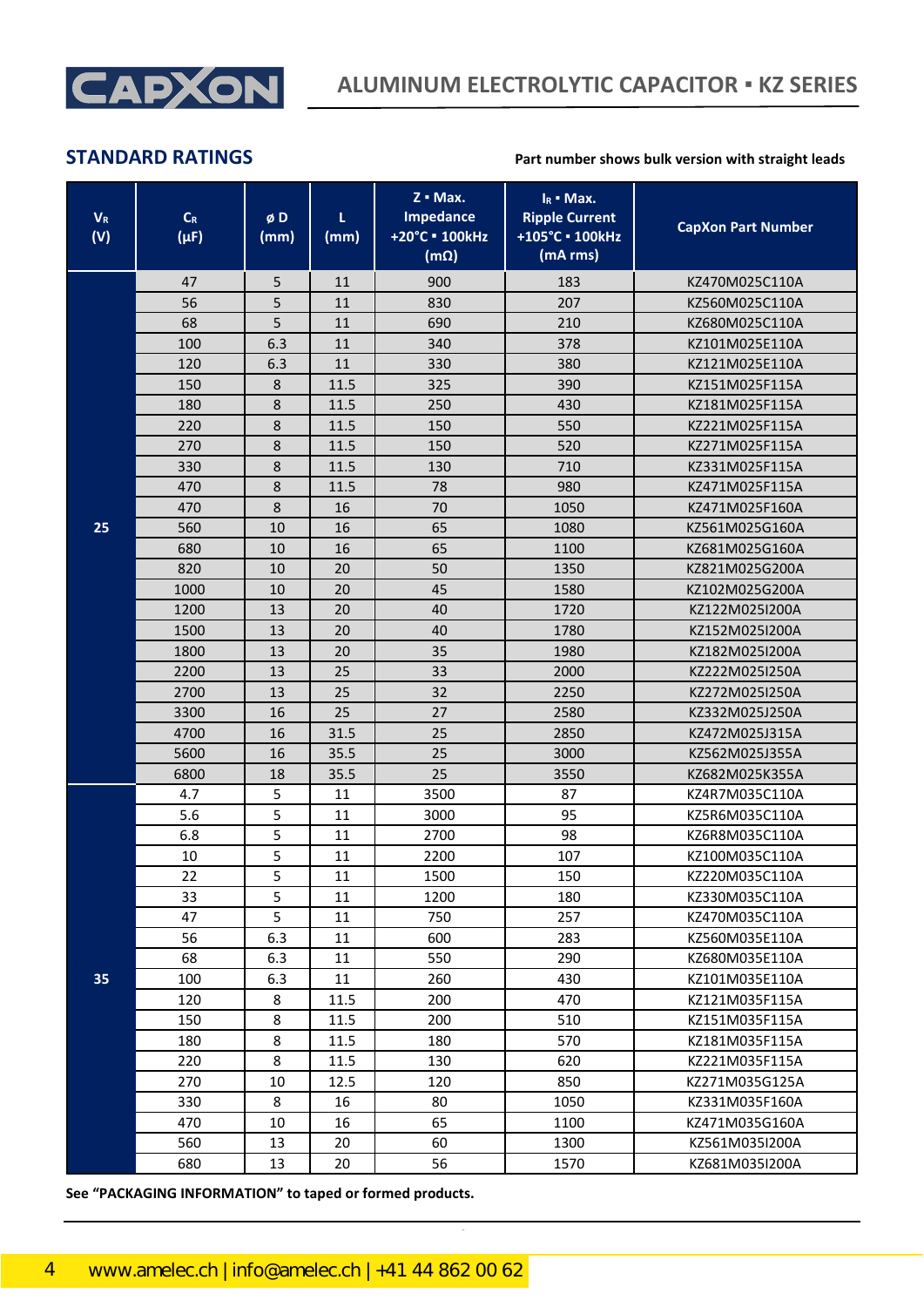

| $V_R$<br>(V) | $\mathsf{C}_{\mathsf{R}}$<br>$(\mu F)$ | øD<br>(mm) | τ<br>(mm) | $Z \cdot Max.$<br><b>Impedance</b><br>+20°C = 100kHz<br>$(m\Omega)$ | $I_R$ - Max.<br><b>Ripple Current</b><br>+105°C · 100kHz<br>(mA rms) | <b>CapXon Part Number</b> |
|--------------|----------------------------------------|------------|-----------|---------------------------------------------------------------------|----------------------------------------------------------------------|---------------------------|
|              | 820                                    | 13         | 20        | 48                                                                  | 1700                                                                 | KZ821M035I200A            |
| 1000         |                                        | 13         | 20        | 42                                                                  | 1820                                                                 | KZ102M035I200A            |
|              | 1200                                   | 13         | 25        | 38                                                                  | 2130                                                                 | KZ122M035I250A            |
|              | 1500                                   | 13         | 25        | 38                                                                  | 2150                                                                 | KZ152M035I250A            |
|              | 1800                                   | 13         | 25        | 35                                                                  | 2450                                                                 | KZ182M035I250A            |
| 35           | 2200                                   | 16         | 25        | 34                                                                  | 2650                                                                 | KZ222M035J250A            |
|              | 2700                                   | 16         | 31.5      | 30                                                                  | 2690                                                                 | KZ272M035J315A            |
|              | 3300                                   | 16         | 35.5      | 27                                                                  | 2750                                                                 | KZ332M035J355A            |
|              | 4700                                   | 18         | 35.5      | 25                                                                  | 2940                                                                 | KZ472M035K355A            |
|              | 5600                                   | 18         | 35.5      | 24                                                                  | 3050                                                                 | KZ562M035K355A            |
|              | 0.47                                   | 5          | 11        | 5000                                                                | 28                                                                   | KZR47M050C110A            |
|              | $\mathbf{1}$                           | 5          | 11        | 3800                                                                | 42                                                                   | KZ010M050C110A            |
|              | 2.2                                    | 5          | 11        | 2800                                                                | 55                                                                   | KZ2R2M050C110A            |
|              | 3.3                                    | 5          | 11        | 2000                                                                | 62                                                                   | KZ3R3M050C110A            |
|              | 4.7                                    | 5          | 11        | 2000                                                                | 90                                                                   | KZ4R7M050C110A            |
|              | 5.6                                    | 5          | 11        | 1800                                                                | 108                                                                  | KZ5R6M050C110A            |
|              | 6.8                                    | 5          | 11        | 1800                                                                | 112                                                                  | KZ6R8M050C110A            |
|              | 10                                     | 5          | 11        | 1750                                                                | 120                                                                  | KZ100M050C110A            |
|              | 22                                     | 5          | 11        | 1500                                                                | 150                                                                  | KZ220M050C110A            |
|              | 33                                     | 6.3        | 11        | 780                                                                 | 233                                                                  | KZ330M050E110A            |
|              | 47                                     | 6.3        | 11        | 650                                                                 | 270                                                                  | KZ470M050E110A            |
|              | 56                                     | 6.3        | 11        | 600                                                                 | 290                                                                  | KZ560M050E110A            |
|              | 68                                     | 6.3        | 11        | 500                                                                 | 310                                                                  | KZ680M050E110A            |
|              | 100                                    | 8          | 11.5      | 170                                                                 | 480                                                                  | KZ101M050F115A            |
|              | 120                                    | 10         | 12.5      | 164                                                                 | 500                                                                  | KZ121M050G125A            |
| 50           | 150                                    | 10         | 12.5      | 160                                                                 | 560                                                                  | KZ151M050G125A            |
|              | 180                                    | 10         | 12.5      | 140                                                                 | 580                                                                  | KZ181M050G125A            |
|              | 220                                    | 10         | 16        | 90                                                                  | 640                                                                  | KZ221M050G160A            |
|              | 270                                    | 10         | 16        | 80                                                                  | 905                                                                  | KZ271M050G160A            |
|              | 330                                    | $10\,$     | 16        | $70\,$                                                              | 1050                                                                 | KZ331M050G160A            |
|              | 470                                    | 13         | 20        | 50                                                                  | 1450                                                                 | KZ471M050I200A            |
|              | 560                                    | 13         | 20        | 50                                                                  | 1510                                                                 | KZ561M050I200A            |
|              | 680                                    | 13         | 20        | 50                                                                  | 1750                                                                 | KZ681M050I200A            |
|              | 820                                    | 13         | 25        | 40                                                                  | 1980                                                                 | KZ821M050I250A            |
|              | 1000                                   | 13         | 25        | 40                                                                  | 2000                                                                 | KZ102M050I250A            |
|              | 1200                                   | 16         | 25        | 38                                                                  | 2200                                                                 | KZ122M050J250A            |
|              | 1500<br>16                             |            | 25        | 38                                                                  | 2300                                                                 | KZ152M050J250A            |
|              | 1800                                   | 16         | 31.5      | 36                                                                  | 2610                                                                 | KZ182M050J315A            |
|              | 2200                                   | 16         | 31.5      | 33                                                                  | 2900                                                                 | KZ222M050J315A            |
|              | 2700                                   | 18         | 35.5      | 28                                                                  | 3000                                                                 | KZ272M050K355A            |
|              | 3300                                   | 18         | 35.5      | 26                                                                  | 3050                                                                 | KZ332M050K355A            |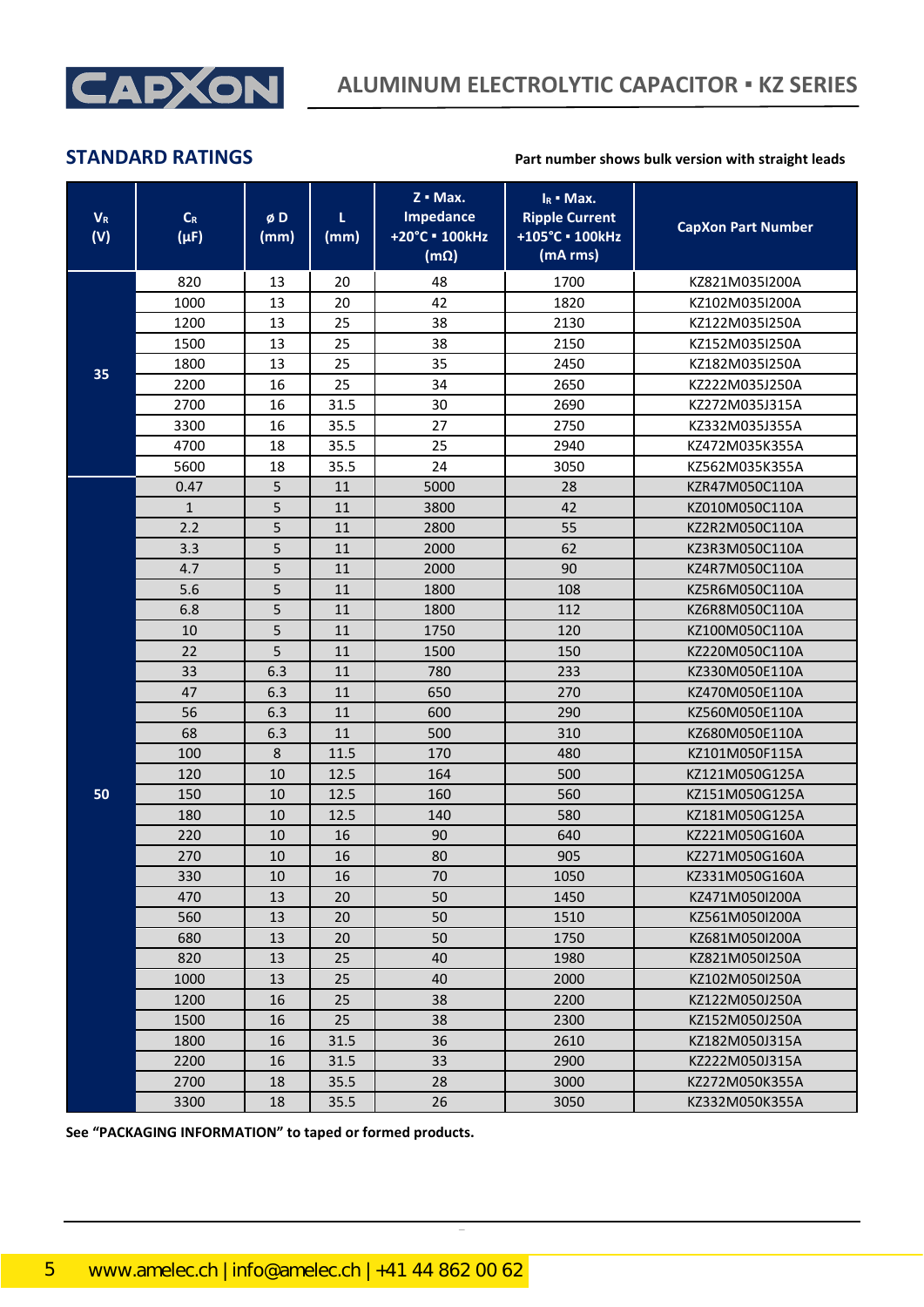

### **DIMENSIONS ▪ All dimensions in mm**



| $\boldsymbol{\emptyset}$ D |             | 6.3 |        |             | 10  | 13 | 16   | 18         |
|----------------------------|-------------|-----|--------|-------------|-----|----|------|------------|
|                            |             | 2.5 | ວ.ວ    |             | ັ   |    | ر. ، | 75<br>ر. ر |
|                            | 0.5<br>o di |     | L < 20 | $L \geq 20$ |     |    | U.8  |            |
|                            |             |     | 0.5    | 0.6         | U.b |    |      |            |

|     | $\phi$ D < 16 | $\phi$ D = 16    |                                  | $\phi$ D = 18  |                            |  |
|-----|---------------|------------------|----------------------------------|----------------|----------------------------|--|
|     | —             | $L = 25$ to 35.5 | $\leq$ 25 and L $\geq$ 40 $\leq$ | L = 25 to 31.5 | $L < 25$ and $L \geq 35.5$ |  |
| ∸.J | ∸. –          |                  | ∸.                               |                |                            |  |

### **MULTIPLIER K<sup>f</sup> for RIPPLE CURRENT vs. FREQUENCY**

| C <sub>R</sub> (µF) / Frequency (Hz) | 50/60 | 100/120 | 400  | 1 <sub>k</sub> | <b>10k</b> | 50k - 100k |
|--------------------------------------|-------|---------|------|----------------|------------|------------|
| $C_R \leq 10$                        | 0.47  | 0.59    | 0.76 | 0.85           | 0.97       |            |
| $10 < C_R \le 100$                   | 0.52  | 0.65    | 0.8  | 0.89           | 0.97       |            |
| $100 < C_R \le 1000$                 | 0.58  | 0.72    | 0.84 | 0.9            | 0.98       |            |
| $1000 \leq C_R$                      | 0.63  | 0.78    | 0.87 | 0.91           | 0.98       |            |

## **PRECAUTIONS, GUIDELINES AND PACKAGING INFORMATON**

Unless otherwise agreed in individual specifications, all products are subject to our "General Precautions and Guidelines" as well as our "Packaging Information". Please refer to the following links in the table.

| <b>General Precautions &amp; Guidelines</b> | <b>Packaging Information</b> | <b>3D Models</b> |
|---------------------------------------------|------------------------------|------------------|

CapXon\_Ver. 001 – 03/31/2020 6 Document Number: KZ series